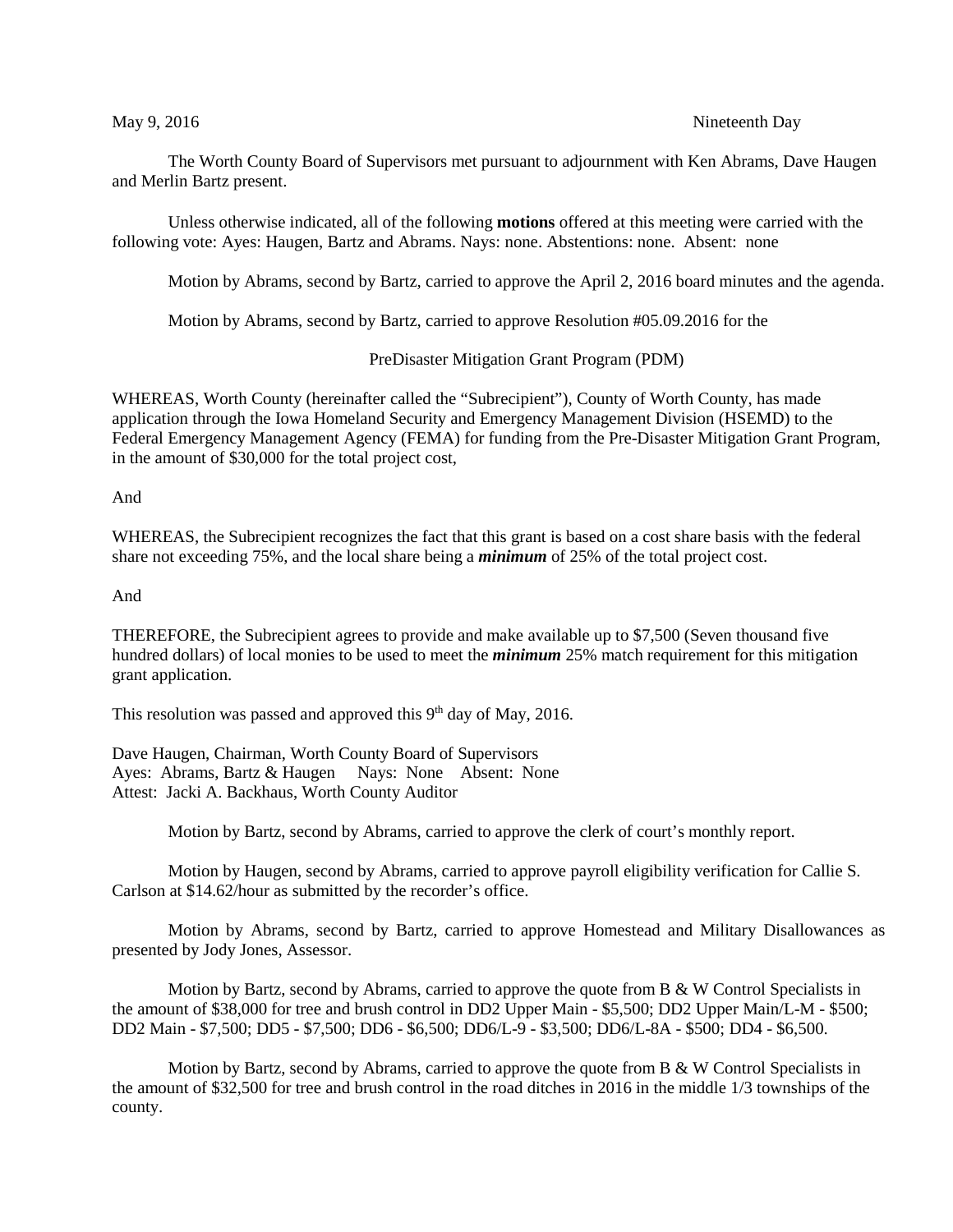The following claims were approved:

| A & I Auto Body Inc                  | Service-Eng      | 5,083.64  |
|--------------------------------------|------------------|-----------|
| AT & T                               | Service-E911     | 35.06     |
| Advanced Drainage Sys Inc            | Supplies-Eng     | 193.96    |
| Agvantage Fs Inc                     | Fuel-Eng         | 16,231.10 |
| <b>Alliant Energy</b>                | Service-Gsr      | 5,099.76  |
| Ameripride Services Inc              | Service-Gsr      | 114.35    |
| <b>Barco Municipal Products Inc</b>  | Supplies-Eng     | 1,395.74  |
| <b>Bcn</b> Telecom                   | Service-Gsr      | 87.05     |
| Beland Tree Service, Llc             | Service-Gsr      | 950.00    |
| <b>Ben Meadows</b>                   | Supplies-Eng     | 227.88    |
| Berge Oil Company                    | Fuel-Eng         | 6,012.94  |
| <b>Black Hills Energy Inc</b>        | Service-Eng      | 379.34    |
| <b>Bmc Aggregates Lc</b>             | Rock-Eng         | 3,580.21  |
| <b>Bob Barker Company Inc</b>        | Supplies-Shf     | 83.89     |
| Brenda Young                         | Service-Mex      | 100.00    |
| <b>Brookview Animal Health Inc</b>   | Service-Shf      | 22.50     |
| Business Forms & Systems Co.         | Supplies-Trs     | 327.95    |
| <b>Businessware Solutions Inc</b>    | Service-Dap      | 36.93     |
| C J Cooper & Associates Inc          | Service-Tra      | 35.00     |
| Card Center                          | Equip-Dap/It/Gis | 3,106.54  |
| Carquest Auto Parts Inc              | Parts-Eng        | 670.05    |
| Carrot-Top Industries Inc            | Supplies-Vaf     | 249.90    |
| Centurylink                          | Service-Eng      | 48.51     |
| City Of Fertile                      | Rutf-Eng         | 1,279.66  |
| City Of Grafton                      | Rutf-Eng         | 735.59    |
| City Of Hanlontown                   | Rutf-Eng         | 299.04    |
| City Of Joice                        | Rutf-Eng         | 758.97    |
| <b>City Of Kensett</b>               | Rutf-Eng         | 396.94    |
| City Of Manly                        | Service-Eng      | 44.88     |
| City Of Northwood                    | Service-Gsr      | 301.39    |
| <b>Cnh Capital Prod Plus Account</b> | Parts-Con        | 63.00     |
| <b>Culligan Of Mason City</b>        | Service-Shf      | 193.00    |
| D & D Sales Inc                      | Supplies-Shf     | 238.50    |
| Dan Block                            | Reimb-Con        | 76.10     |
| Dana Young                           | Service-Mex      | 100.00    |
| Dave Syverson Inc                    | Parts-Eng        | 506.25    |
| David Haugen                         | Mileage-Sup      | 139.00    |
| <b>Estes Express Lines</b>           | Supplies-Eng     | 438.60    |
| <b>Fallgatter's Market</b>           | Supplies-Con     | 50.70     |
| <b>Fastenal Company</b>              | Service-Eng      | 2,127.81  |
| <b>Fertile Pronto</b>                | Fuel-Eng         | 100.64    |
| Five Star Cooperative                | Parts-Eng        | 11.94     |
| <b>Frank Dunn Company</b>            | Supplies-Eng     | 789.00    |
| Glaxosmithkline                      | Supplies-Phd     | 1,104.10  |
| Heartland Asphalt Inc                | Service-Eng      | 281.37    |
| Henry M. Adkins & Son Inc.           | Supplies-Aud     | 653.45    |
| Huber Supply Co Inc                  | Service-Eng      | 152.50    |
| Ia County Recorders Assn             | Edu-Rec          | 100.00    |
| Ia Dept Of Public Health             | Edu-Rec          | 20.00     |
| Ia Law Enforcement Academy           | Edu-Shf          | 270.00    |
| Iaccb                                | Dues-Con         | 1,500.00  |
|                                      |                  |           |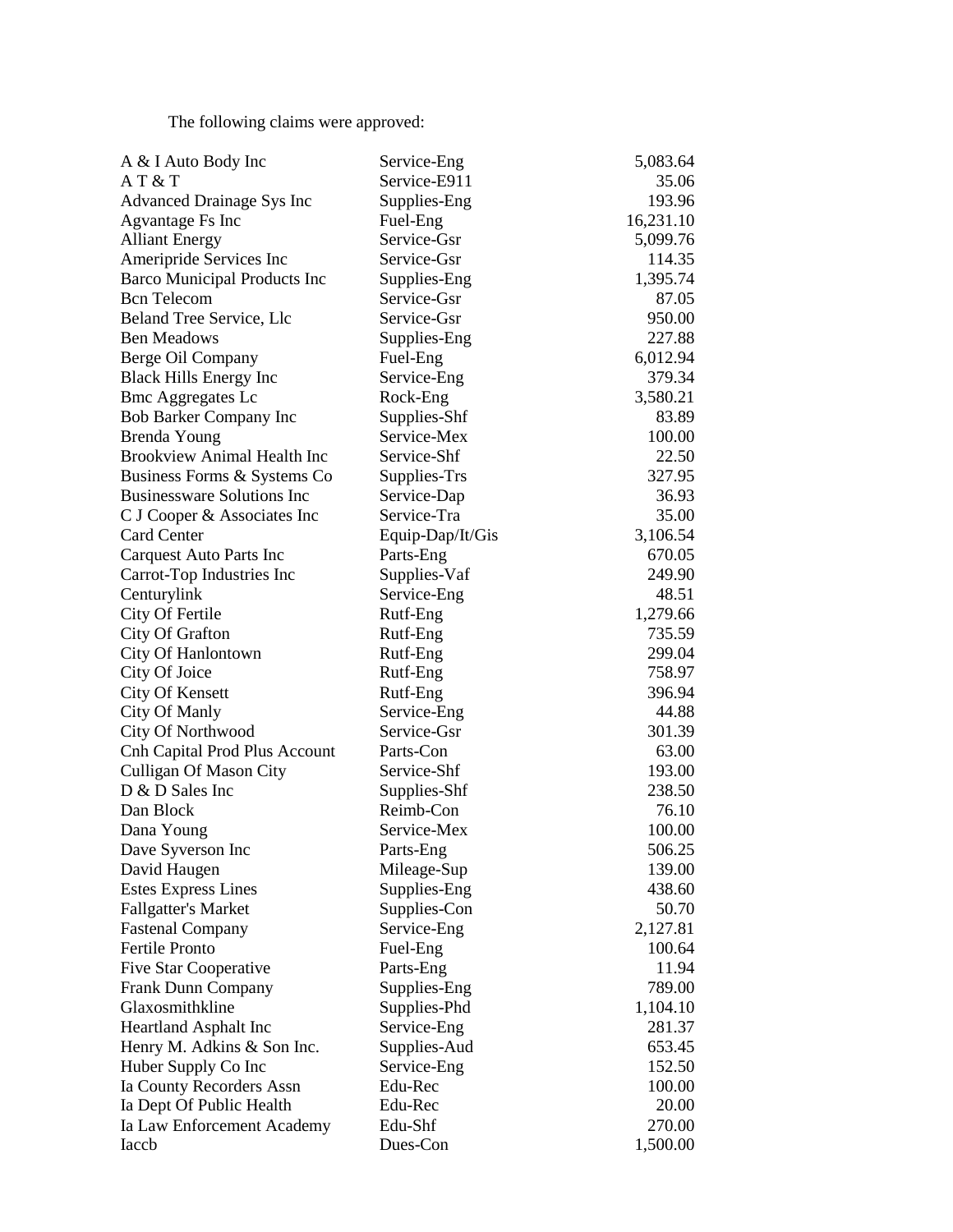| <b>Interstate Batteries</b>         | Supplies-Eng       | 93.90      |
|-------------------------------------|--------------------|------------|
| Isaca                               | Edu-Aud            | 325.00     |
| <b>Iscta</b>                        | Edu-Trs            | 160.00     |
| <b>Joel Rohne</b>                   | Mileage-It/Gis     | 161.00     |
| <b>Johnson Sanitary</b>             | Supplies-Gsr       | 339.44     |
| Karl Emergency Vehicles             | Equip-Shf          | 349.00     |
| <b>Knudtson Automotive Service</b>  | Service-Shf        | 801.94     |
| L R Falk Const Co                   | Rock-Eng           | 3,766.05   |
| Lake Mills Lumber Co                | Supplies-Eng       | 27.00      |
| Larsen Plumbing & Heating Inc       | Service-Gsr        | 96.00      |
| <b>Larson Contracting Central</b>   | Project-Wat        | 25,332.70  |
| Mail Services Llc                   | Service-Trs        | 296.39     |
| Marco Technologies Llc              | Service-Asr        | 299.01     |
| Margie Butler                       | Mileage-Shf        | 150.00     |
| Marilyn Stayner                     | Mileage-Shf        | 140.00     |
| Martin Marietta Materials Inc       | Rock-Eng           | 5,054.04   |
| Mason City Fire And Rescue          | Service-Shf        | 1,246.47   |
| Mc Clure Engineering Co             | Project-Wat        | 825.00     |
| Mediacom                            | Service-Gsr        | 1,583.37   |
| Menards Inc                         | Supplies-Cap       | 284.60     |
| Mercy Medical Center-North Ia       | Service-Mex        | 995.66     |
| Mid Country Machinery, Inc.         | Parts-Eng          | 257.31     |
| Mike's Automotive                   | Service-Eng        | 209.12     |
| Napa Auto Parts                     | Parts-Eng          | 75.59      |
| Niacog                              | Service-Tra        | 177.60     |
| Northwood Electric Inc              | Service-Cap        | 4,252.33   |
| Northwood Sanitation Llc            | Service-Gsr        | 181.50     |
| Northwood True Value                | Supplies-Gsr       | 393.44     |
| Nuss Truck & Equipment              | Parts-Eng          | 772.58     |
| <b>Olson Trading Post Inc</b>       | Supplies-Eng       | 588.49     |
| Overhead Door Co Of Mason City      | Service-Eng        | 301.10     |
| Pathology Assoc Of Mason City       | Service-Mex        | 2,500.00   |
| Plunkett's Pest Control Inc         | Service-Shf        | 170.00     |
| <b>Premier Cleaners</b>             | Service-Shf        | 22.10      |
| Pronto Market Of Manly              | Supplies-Eng       | 13.17      |
| <b>Purchase Power</b>               | Postage-Trs        | 1,877.69   |
| <b>Ram Systems</b>                  | Service-Phd        | 695.00     |
| <b>Scott Lestrud</b>                | Reimb-Eng          | 131.95     |
| Simplex/Grinnell                    | Supplies-Gsr       | 184.32     |
| Singelstad's Hardware               | Supplies-Eng       | 103.04     |
| <b>Staples Credit Plan</b>          | Supplies-Ema       | 200.22     |
| <b>Staples Credit Plan</b>          | Supplies-Aud       | 41.81      |
| Supply Distribution Inc             | Supplies-Trs       | 1,919.27   |
| Teri Lee Horan                      | Mileage-Shf        | 140.00     |
| <b>United States Latex Products</b> | Supplies-Shf       | 812.12     |
| Ver Helst Snyder Drug               | Supplies-Aud       | 2.19       |
| Verizon Wireless                    | Service-Shf        | 1,341.48   |
| Viking Welding                      | Supplies-Eng       | 227.52     |
| Winnebago Coop Telephone Assn       | Service-E911       | 1,451.14   |
| <b>Xerox Corporation</b>            | Service-Dap        | 242.40     |
| Ziegler Inc                         | Service-Wwt        | 3,330.18   |
|                                     | <b>Grand Total</b> | 121,745.96 |